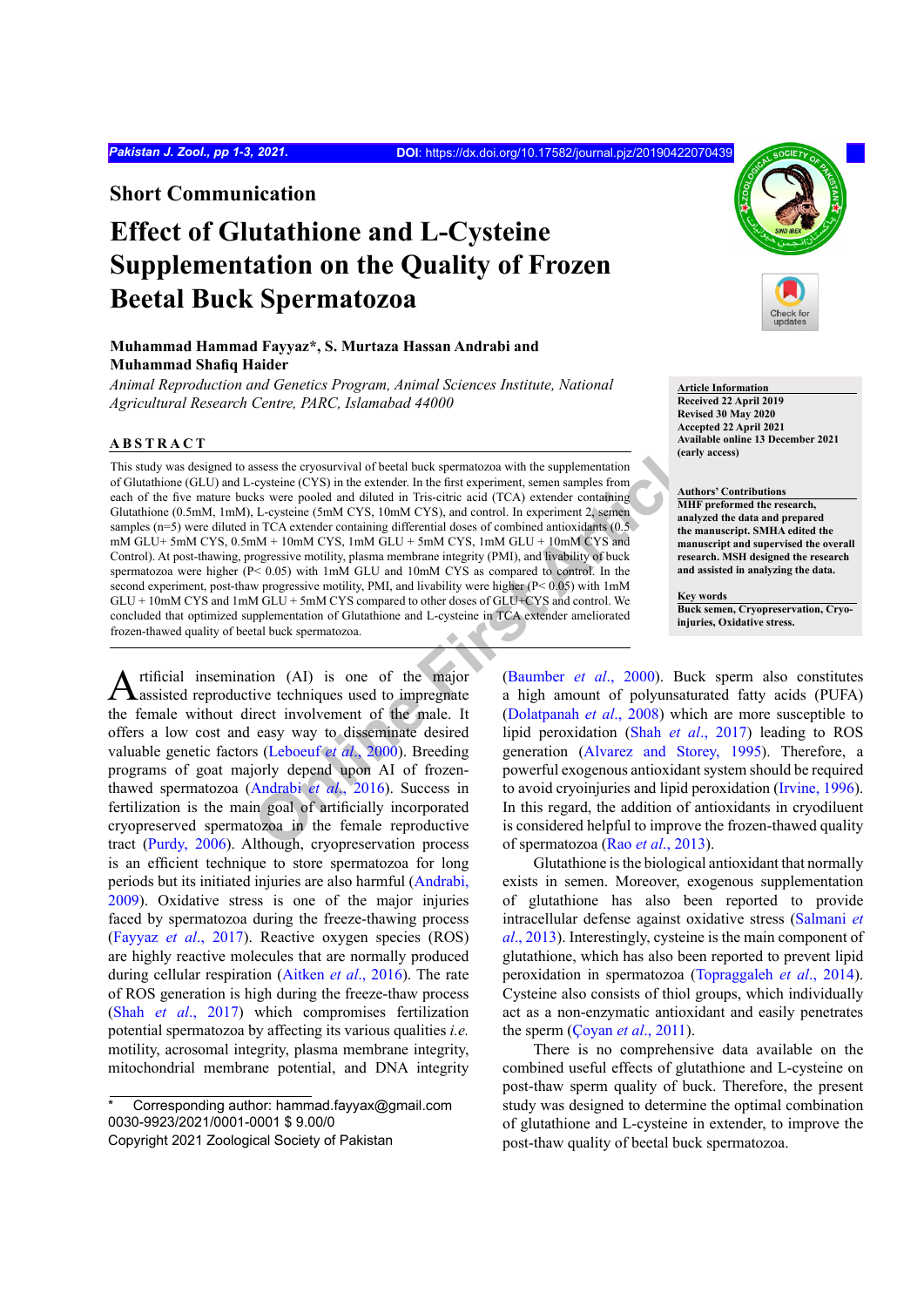<span id="page-1-0"></span>**Table I.- Motility, plasma membrane integrity (PMI) and liveability of frozen thawed beetal buck spermatozoa supplemented with different concentrations of glutathione (GLU) and L-cysteine (CYS). Values are the mean±S.E.M. of five treatment groups. Means with different superscripts are significantly different (P<0.05).**

| <b>Motility</b>               | PMI                            | Livability                     |
|-------------------------------|--------------------------------|--------------------------------|
|                               |                                |                                |
| $35.00 \pm 2.00^{\text{A}}$   | $44.73 \pm 1.42^{\text{A}}$    | $49.37 \pm 1.55$ <sup>A</sup>  |
| $40.00 \pm 2.00^{\mathrm{B}}$ | $46.93 \pm 1.32$ <sup>AB</sup> | $52.82 \pm 1.07$ <sup>AB</sup> |
| $45.00 \pm 1.00^{\circ}$      | $49.80\pm0.879^{\mathrm{B}}$   | $52.73 \pm 1.55$ <sup>AB</sup> |
| $45.00 \pm 1.20$ <sup>C</sup> | 53.18 $\pm$ 0.871 <sup>c</sup> | 55.19 $\pm$ 0.93 <sup>B</sup>  |
| $48.00 \pm 1.58$ <sup>C</sup> | $55.46 \pm 1.11$ <sup>c</sup>  | $55.18 \pm 1.40^{\rm B}$       |
|                               |                                |                                |
| $40.50 \pm 1.48$ <sup>A</sup> | $51.65 \pm 1.90^{\text{A}}$    | $55.45 \pm 1.40^{\text{A}}$    |
| $55.00 \pm 1.48$ <sup>B</sup> | $57.11 \pm 1.76$ <sup>B</sup>  | $62.12 \pm 1.55^{\rm B}$       |
| $55.50 \pm 1.48$ <sup>B</sup> | $58.61 \pm 1.72$ <sup>B</sup>  | $64.50 \pm 1.53$ <sup>c</sup>  |
| $58.50 \pm 1.40^{\rm BC}$     | $63.90 \pm 1.70$ <sup>c</sup>  | $67.50 \pm 1.60^{\mathrm{D}}$  |
| $60.00 \pm 1.40^{\rm BC}$     | $65.00 \pm 1.70$ <sup>c</sup>  | $68.30 \pm 1.60^{\mathrm{D}}$  |
|                               |                                |                                |

### *Materials and methods*

**EXAMPLE ART SET ART SET ART SET AN ONCE SET AND CIVE ART SUPPOSED AND SET ART SET ART SET ART SET ART SET ART SET ART SET ART SET ART SET ART SET ART SET ART SET ART SET ART SET ART SET ART SET ART SET ART SET ART SET AR** Semen from Five healthy beetal bucks each buck was collected twice a week (for 6 weeks) using an artificial vagina at 42°C. Collected samples with more than 60% motility and  $1.5 \times 109$  sperm concentration per mL were pooled and subdivided into five aliquots. Each aliquot was diluted with tris-citric extender [Tris 3.07 g/100mL, citric acid 1.64 g/100mL, fructose 1.26 g/100mL, 1000 IU/mL streptomycin sulfate, 5 mL of glycerol (v/v); 15mL of egg yolk (v/v)] containing different concentrations of glutathione (0.5mM GLU, 1mM GLU) and L-cysteine (5mM CYS, 10mM CYS) alone and in combination *viz*. 0.5mM GLU+5mM CYS, 0.5mM GLU+10mM CYS, 1mM GLU+5mM CYS, 1mM GLU+10mM CYS.

For freezing, extended sperm suspensions were cooled from 37°C gradually to 4°C in 90 min and equilibrated at 4°C for 2 h in the cold cabinet and packaged in 0.54 mL French straws (50 million sperm/straw). Packaged straws were placed horizontally on racks in cold cabinet then held at liquid nitrogen vapors 4 cm higher than the level of liquid nitrogen for 10 min followed by immersing in liquid nitrogen at -196°C for storage.

For post-thaw sperm evaluation assays, motility, plasma membrane integrity (PMI), and livability were considered as criteria. Motility analysis was performed according to Gillan *et al*[. \(2008\)](#page-2-15). PMI of spermatozoa was analyzed by hypo-osmotic swelling (HOS) assay as described by [Correa and Zavos \(1994\).](#page-2-16) Post-thaw livability was assessed by eosin–nigrosine staining. A total of 200 spermatozoa were counted in different fields of the phase-contrast microscope. Spermatozoa gaining partial or complete stain were recorded non-viable, and spermatozoa with unstained heads were considered as viable.

All data were expressed as mean with the standard

error of the mean (SEM) among different treatment groups. One-way analysis of variance (ANOVA) was performed for data analysis and the Tukey test as post-hoc were performed on SPSS (version 20.0). The probability level of  $P < 0.05$  was considered significant.

#### *Results*

Table I shows the effects of differential concentrations of GLU and CYS (combined or separate) on post-thaw progressive motility, PMI, and livability. All sperm parameters were higher (P<0.05) in 1mM GLU, 5mM CYS and 10mM CYS groups than control. The highest sperm parameters were observed in the 10mM CYS group. The highest motility was observed in  $1mM GLU + 10mM$ CYS and 1mM GLU + 5mM CYS groups. A similar trend was seen in the case of livability and PMI, in which high concentration groups exhibited significantly higher results as compared to control and other groups.

#### *Discussion*

The plethora of ROS during the freeze-thaw process affects sperm quality parameters, compromising its survival, declining its internal antioxidant defense system, and fertilization potential. Frozen sperm is more prone to lipid peroxidation as compared to fresh sperm.

This is the very first study to evaluate the combined effect of GLU and CYS on the post-thaw quality of buck spermatozoa. In this study, supplementation of two antioxidants in different combinations significantly improved the sperm quality in terms of motility, PMI, and livability. Our results are in agreement with the study conducted in bovine semen (Sattar *et al*[., 2016](#page-2-17)). However, these findings contradicted the studies conducted in ram ([Zhandi and Sharafi, 2015](#page-2-18)) and buck ([Salmani](#page-2-12) *et al*., 2013)